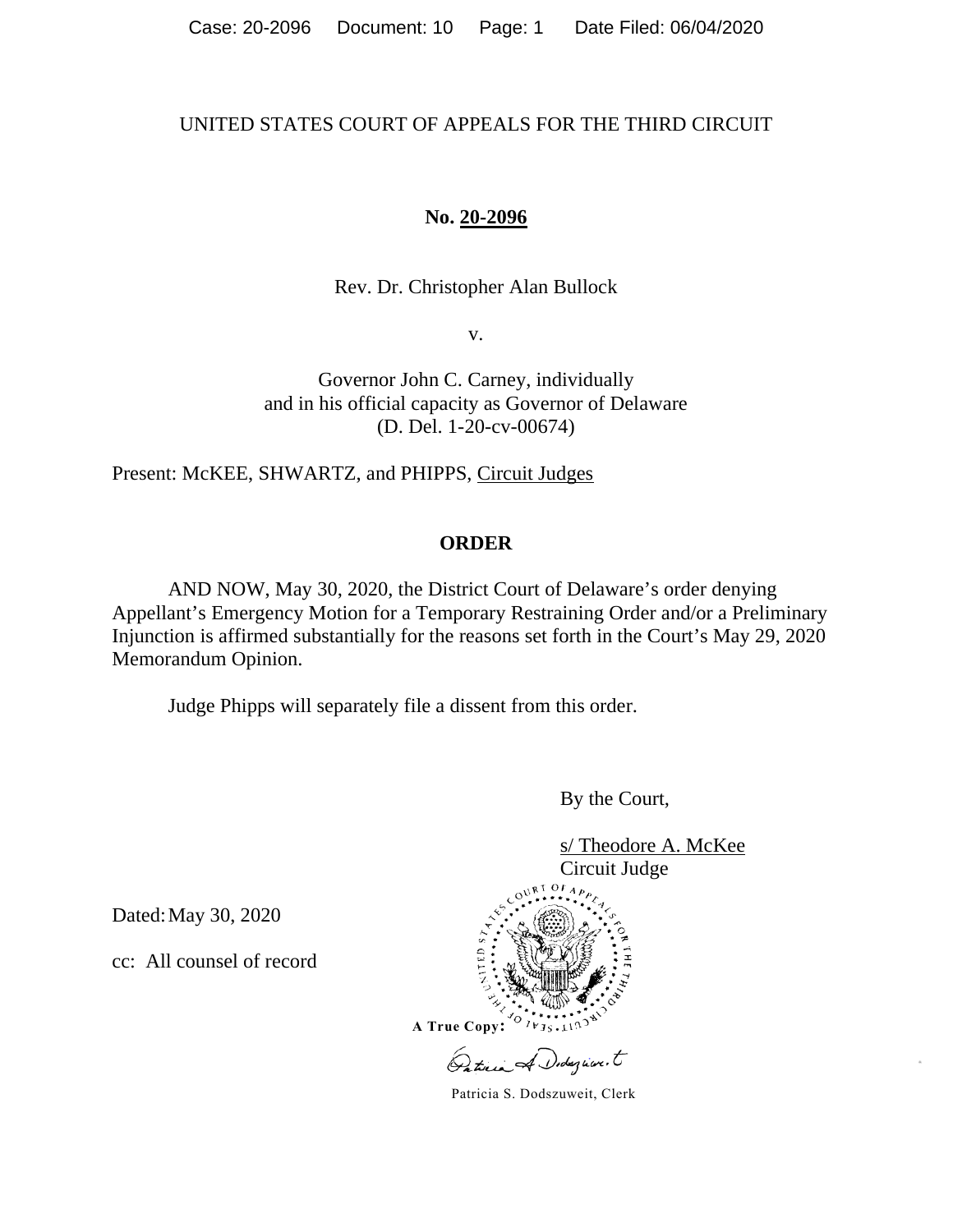PHIPPS, *Circuit Judge*, dissenting,

Reverend Dr. Christopher Alan Bullock seeks emergency relief to allow him to celebrate services on Pentecost Sunday with his congregation – the Canaan Baptist Church in Wilmington, Delaware – as he did before the present coronavirus pandemic. A state of emergency declaration issued by Delaware Governor John C. Carney prohibits him from doing so. That order, which unquestionably seeks to protect people from the serious public health threat of the coronavirus, does not prohibit religious services altogether, but it does impose limitations specifically upon churches and houses of worship. This dispute, in which Reverend Bullock seeks to vindicate his First Amendment rights of free exercise and assembly, concerns four of those restrictions – those pertaining to gathering size, preaching, baptism, and communion.

To obtain the emergency relief that he seeks, Reverend Bullock must satisfy a fourpart legal standard. The first two components of the test serve as gateways, and a person seeking injunctive relief must meet two requirements:

- (1) A reasonable probability of eventual success in the litigation, and
- (2) A more-likely-than-not irreparable injury absent the emergency relief.

*See Reilly v. City of Harrisburg*, 858 F.3d 173, 176, 179 (3d Cir. 2017). If those showings are made, then an overall balancing takes place in consideration of two additional factors:

- (3) The possibility of harm to other interested persons from the grant or denial of the injunction, and
- (4) The public interest.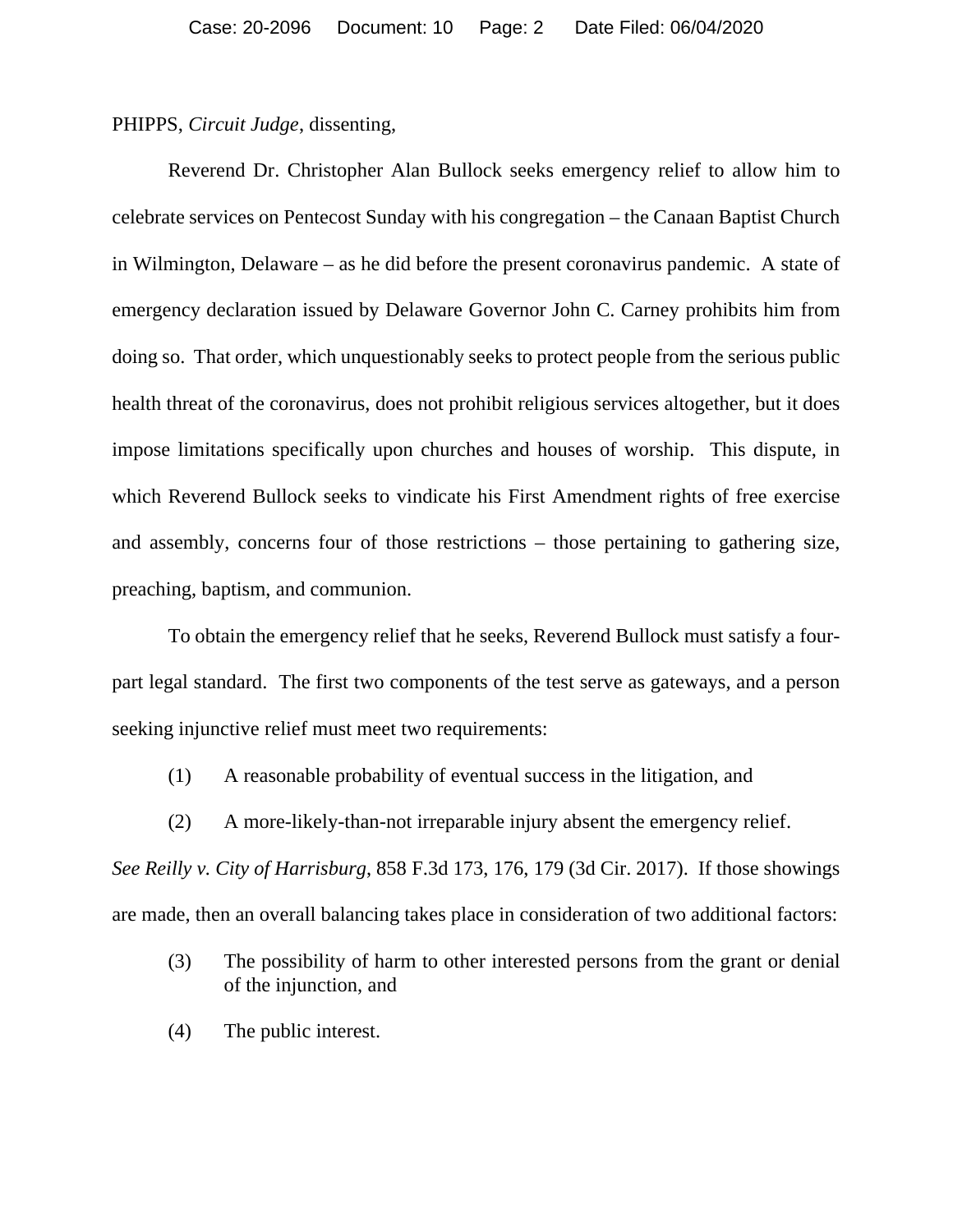*See id.* at 176, 179. On balance, Reverend Bullock satisfies this test for emergency injunctive relief.

## **I. Reverend Bullock has demonstrated a reasonable probability of success on the merits for his First Amendment claims.**

In the matrix that governs judicial review of constitutional claims, two avenues exist for analyzing free exercise challenges. On the one hand, when a claim presents a free exercise challenge in isolation, such as a request to use a controlled substance for religious purpose, then a neutral law of general applicability may constitutionally impose an incidental burden on religion. *See Employment Div. Dep't of Human Res. of Ore. v. Smith*, 494 U.S. 872, 879 (1990). On the other hand, for a "hybrid situation," when a law burdening religion also impinges on another right, such as "any communicative activity or parental right," then the restriction receives strict scrutiny. *Id.* at 882. Strict scrutiny requires that a law restricting religion advance a state interest "of the highest order" and be narrowly tailored in pursuit of that interest. *Church of the Lukumi Babalu Aye, Inc. v. City of Hialeah*, 508 U.S. 520, 546 (1993) (quoting *McDaniel v. Paty*, 435 U.S. 618, 628 (1978)).

This case presents a hybrid situation. Reverend Bullock does not bring a free exercise claim in isolation, but rather he also challenges a restriction on a communicative element of that freedom. Specifically, he disputes limitations on gathering size, preaching, baptism, and communion. And in any event, because these restrictions govern churches specifically, they do not act as neutral and generally applicable regulations. Accordingly, to be constitutional, the Governor's order must survive strict scrutiny.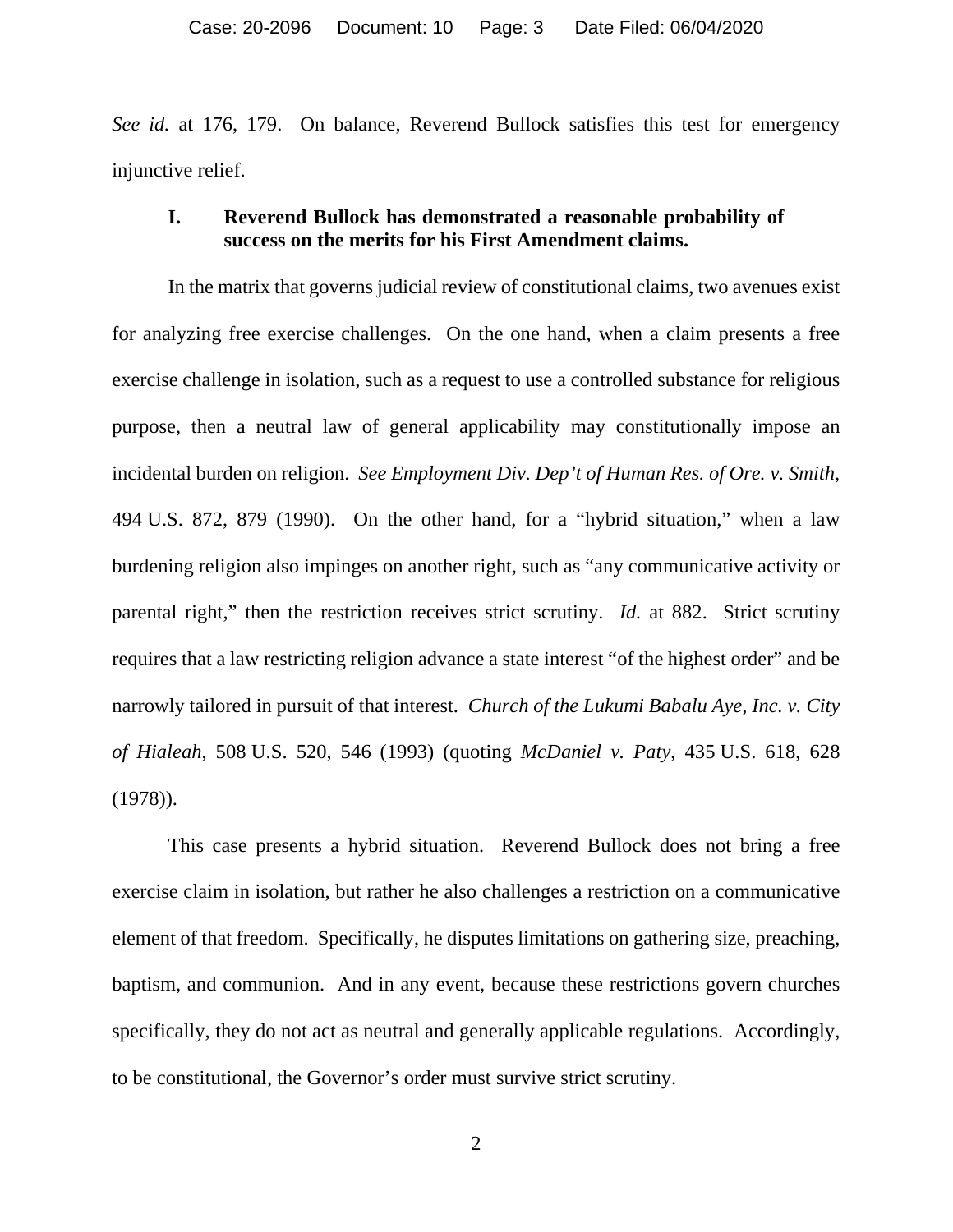A reasonable probability exists that the Governor's order does not meet that most exacting standard of constitutional scrutiny especially because in the First Amendment context, the state has the burden of justifying its regulation. *See Reilly*, 858 F.3d at 180. Here, the Governor's order furthers a compelling state interest – preventing the spread of the coronavirus. But for the reasons below, a reasonable probability exists that the Governor will not be able to demonstrate that the challenged restrictions on churches are narrowly tailored to accomplishing that goal.

a. Capacity Restrictions on Congregations

Under its 18th modification, the Governor's order restricts congregation size for houses of worship. Specifically, churches must comply with either a prior ten-person limit or conduct in-person services with a maximum of 30% fire occupancy. *See* Appellant's Letter Regarding Timeline of Factual Changes Ex. C, p. 1, ECF No. 7 (May 25, 2020); *see also* Eighteenth Modification: State of Emergency Declaration, *<https://governor.delaware.gov/health-soe/eighteenth-state-of-emergency/>* (May 18, 2020); Guidance for Communities of Worship, *[https://coronavirus.delaware.gov/wp](https://coronavirus.delaware.gov/wp-content/uploads/sites/177/2020/05/Communities-of-Worship-Guidance-Revised-5.23.20.pdf)[content/uploads/sites/177/2020/05/Communities-of-Worship-Guidance-Revised-](https://coronavirus.delaware.gov/wp-content/uploads/sites/177/2020/05/Communities-of-Worship-Guidance-Revised-5.23.20.pdf)*

*[5.23.20.pdf](https://coronavirus.delaware.gov/wp-content/uploads/sites/177/2020/05/Communities-of-Worship-Guidance-Revised-5.23.20.pdf)* (May 23, 2020). But other than general concerns about social distancing, the Governor does not explain why 30% – as opposed to 35%, 40%, or 90% – is the appropriate occupancy limit for churches. Similarly, the Governor has not demonstrated why other standards for social distancing and cleanliness would not allow gatherings of additional persons. None of this is to say that the Governor's efforts are not well-intended or generally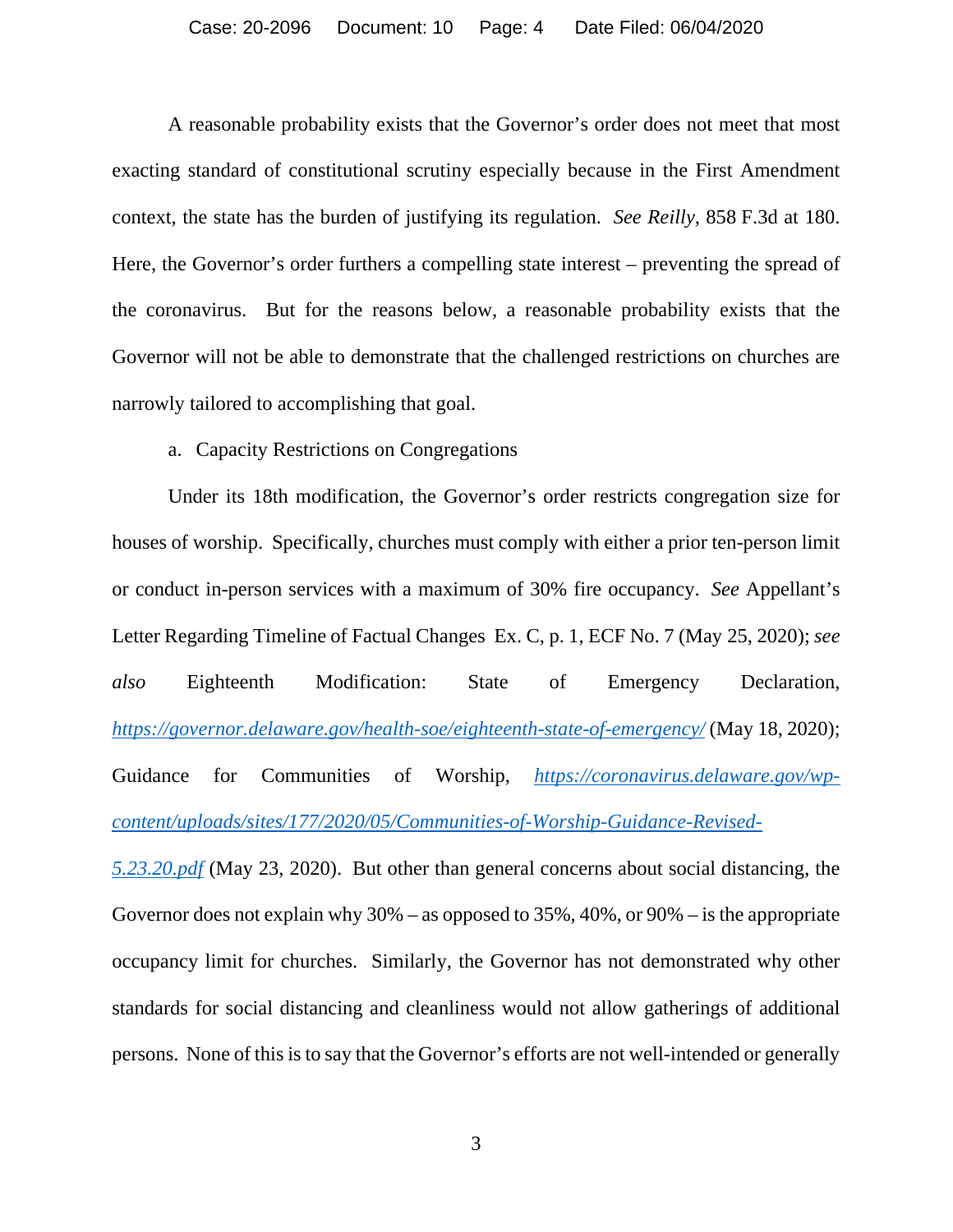reasonable, but under strict scrutiny, to burden religious liberty requires more than a simply a reasonable approach.

### b. Restrictions on Communicating with the Congregation

The Governor's order also restricts the manner in which a religious leader may address the congregation. *See* Appellant's Letter at Ex. C, p. 2. A religious leader must wear a mask and maintain a six-foot distance or, if a mask is unavailable or cannot be used, then the religious leader should not directly face the congregation or should increase the distance between him or herself and the congregation. *See id.* But Delaware does not require business employees to wear masks unless working in areas open to the public or if it is likely that the employee will come within six feet of other staff. *See* Guidance for Face Coverings, *<https://coronavirus.delaware.gov/guidance-for-face-coverings>*. Thus, if an employee does not need to wear a mask in a non-public area of a business unless it is likely that the employee will come within six feet of another, then there is a reasonable probability that requiring a religious leader to wear a mask *and* maintain a six-foot distance from his or her seated congregation is not a narrowly tailored means of furthering the Governor's objective.

### c. The Restrictions on Baptism

The Governor's order also prevents holding a person during baptism. *See*  Appellant's Letter at Ex. C, p. 4. That restriction seeks to promote health by preserving distance between officiants and the person being baptized. But Delaware already allows persons to be within a six-foot distance of non-family members in certain situations, including childcare for children of essential workers and employees of reopened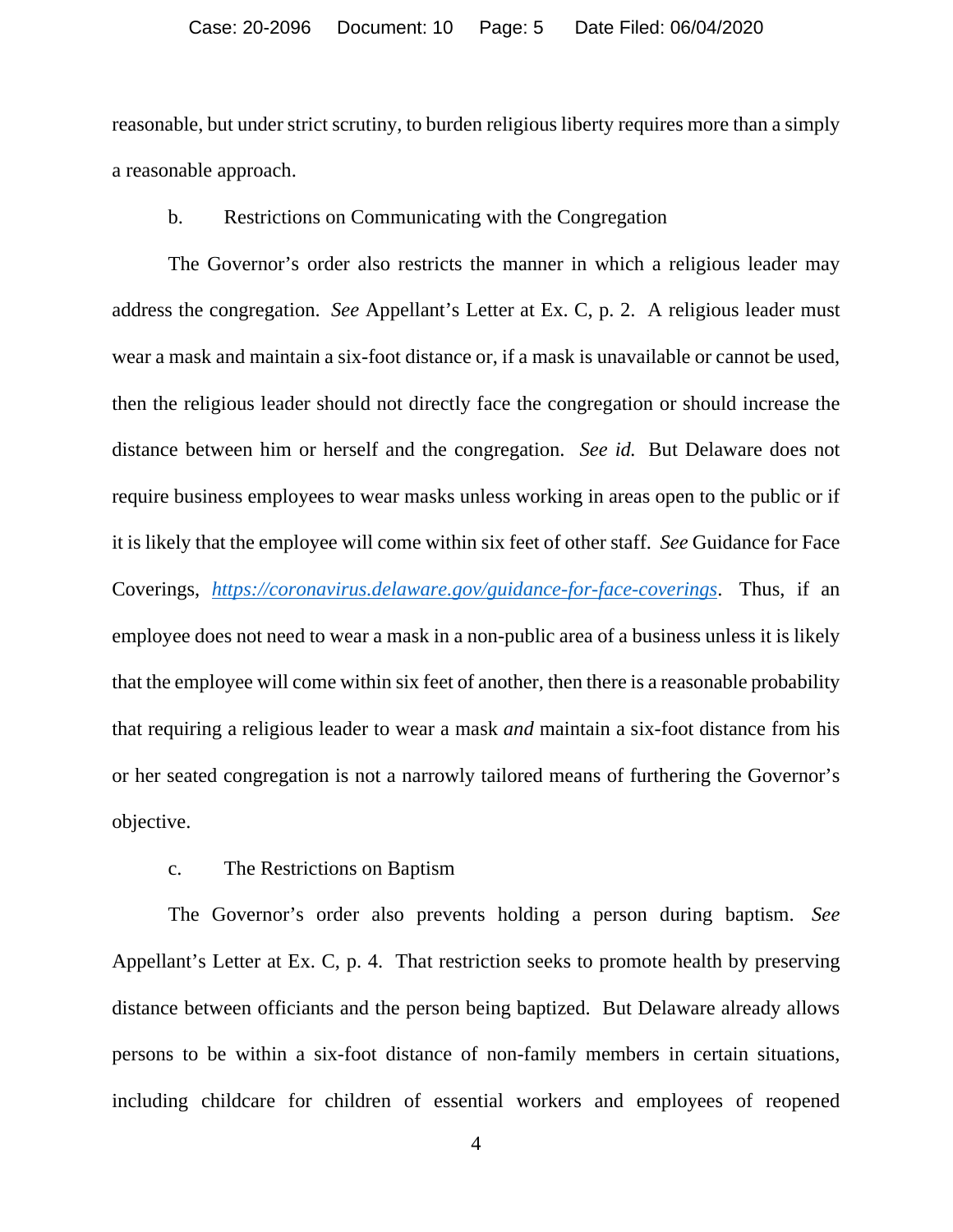businesses. *See* Additional Requirements for Department of Services for Children, Youth & their Families [https://coronavirus.delaware.gov/wp](https://coronavirus.delaware.gov/wp-content/uploads/sites/177/2020/05/DSCYF-Emergency-care-requirements-revised-5.5.20.pdf)[content/uploads/sites/177/2020/05/DSCYF-Emergency-care-requirements-revised-](https://coronavirus.delaware.gov/wp-content/uploads/sites/177/2020/05/DSCYF-Emergency-care-requirements-revised-5.5.20.pdf)[5.5.20.pdf](https://coronavirus.delaware.gov/wp-content/uploads/sites/177/2020/05/DSCYF-Emergency-care-requirements-revised-5.5.20.pdf) (May 5, 2020). Delaware restricts the number of children present and requires a health screening questionnaire, temperature checks, and heightened sanitizing requirements, but it has not restricted childcare providers from holding the infants and children in their care. By allowing childcare workers to hold children with appropriate precautions shows a reasonable probability that the government's interest can be achieved without impinging on a sacred religious ceremony.

d. The Regulation of the Receipt of Communion

Baptism is not the only sacrament affected by the Governor's order, which also governs communion. The order prevents preparing communion without gloves and distributing communion in communal containers without a single individual using tongs or another barrier to hand-to-hand contact. *See* Appellant's Letter at Ex. C, pp. 3-4. With respect to communicants, the order prevents them from accepting consecrated or blessed food or drink unless they are more than six feet from any non-household members. *See id.* But persons in Delaware may grocery shop without gloves, and that may involve handling items that other shoppers will later touch, and so again, a reasonable probability exists that the Governor will not be able to justify this restriction as a narrowly tailored means of achieving his salutary goal.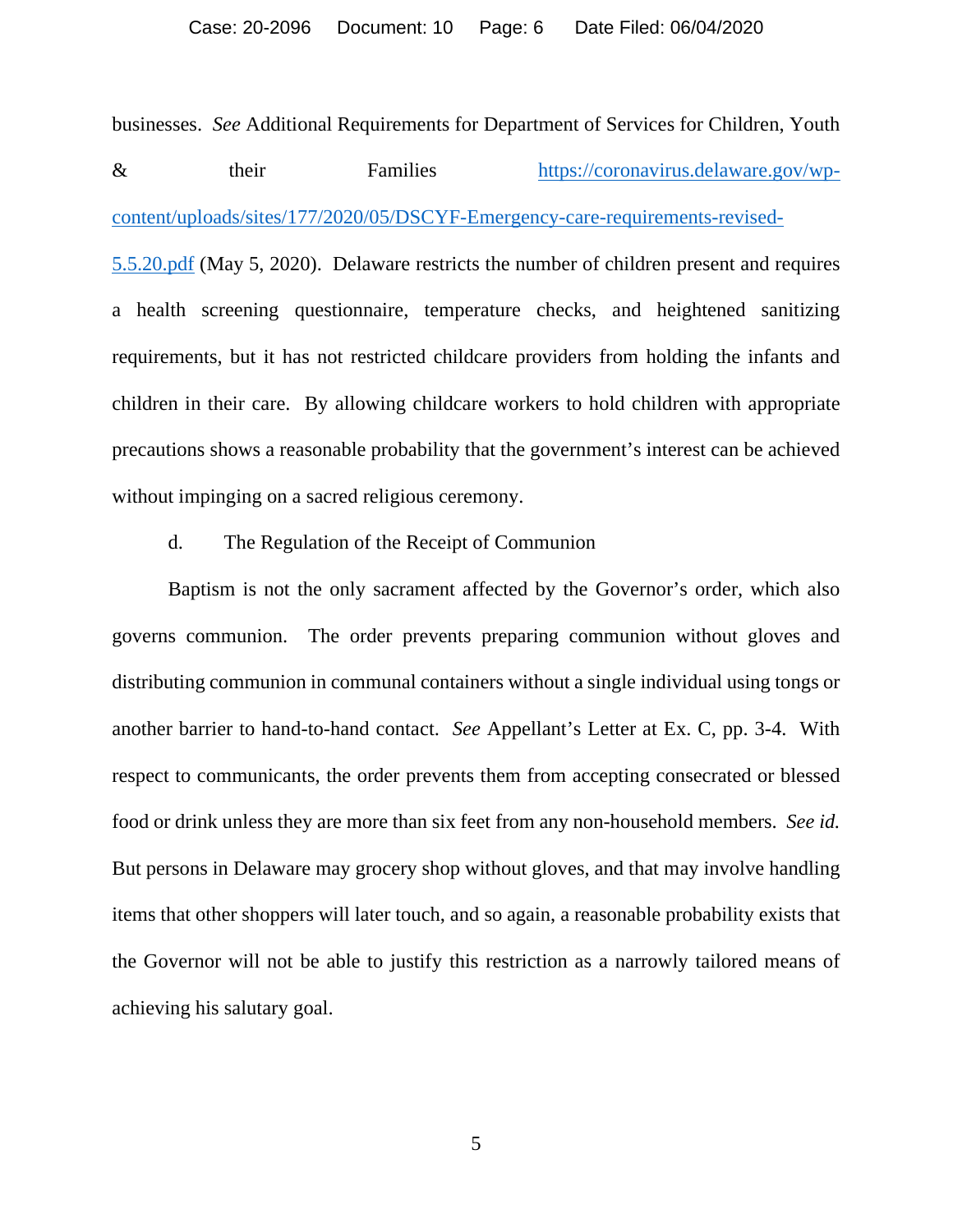### **II. Irreparable injury is more likely than not.**

It is more likely than not that the Governor's limitations will cause irreparable injury to Reverend Bullock. A presumption of irreparable harm attaches to a deprivation of a First Amendment right. *See* 11A Charles Alan Wright & Arthur P. Miller, Fed. Prac. & Proc., § 2948.1 (3d ed. Apr. 2012 update) ("When an alleged deprivation of a constitutional right is involved, such as the right to free speech or freedom of religion, most courts hold that no further showing of irreparable injury is necessary."); *see also Elrod v. Burns*, 427 U.S. 347, 373 (1976) (plurality) ("The loss of First Amendment freedoms, for even minimal periods of time, unquestionably constitutes irreparable injury."); *Nebraska Press Ass'n v. Stuart*, 423 U.S. 1327, 1329 (1975) ("[A]ny First Amendment infringement that occurs with each passing day is irreparable."). And here, it does not appear likely that the Governor will be able to rebut that presumption because attending and participating in religious services on Pentecost Sunday cannot be entirely recreated.

In rejecting the claim of irreparable injury, the District Court conflated the irreparable injury requirement with maintaining the *status quo*. But the two are not the same, and an irreparable injury is not categorically obviated simply because prior conditions were less injurious. *See Ortho Pharm. Corp. v. Amgen, Inc.*, 882 F.2d 806, 813-14 (3d Cir. 1989) ("If the existing 'status quo' is currently causing one of the parties irreparable injury . . . then it is necessary to alter the situation to prevent the injury" through injunctive relief. " (citing *Canal Auth. v. Callaway*, 489 F.2d 567, 576 (5th Cir. 1974) ("[F]ocus always must be on the prevention of injury by the proper order, not merely on preservation of the status quo.")). In any event, the *status quo ante* here is not some